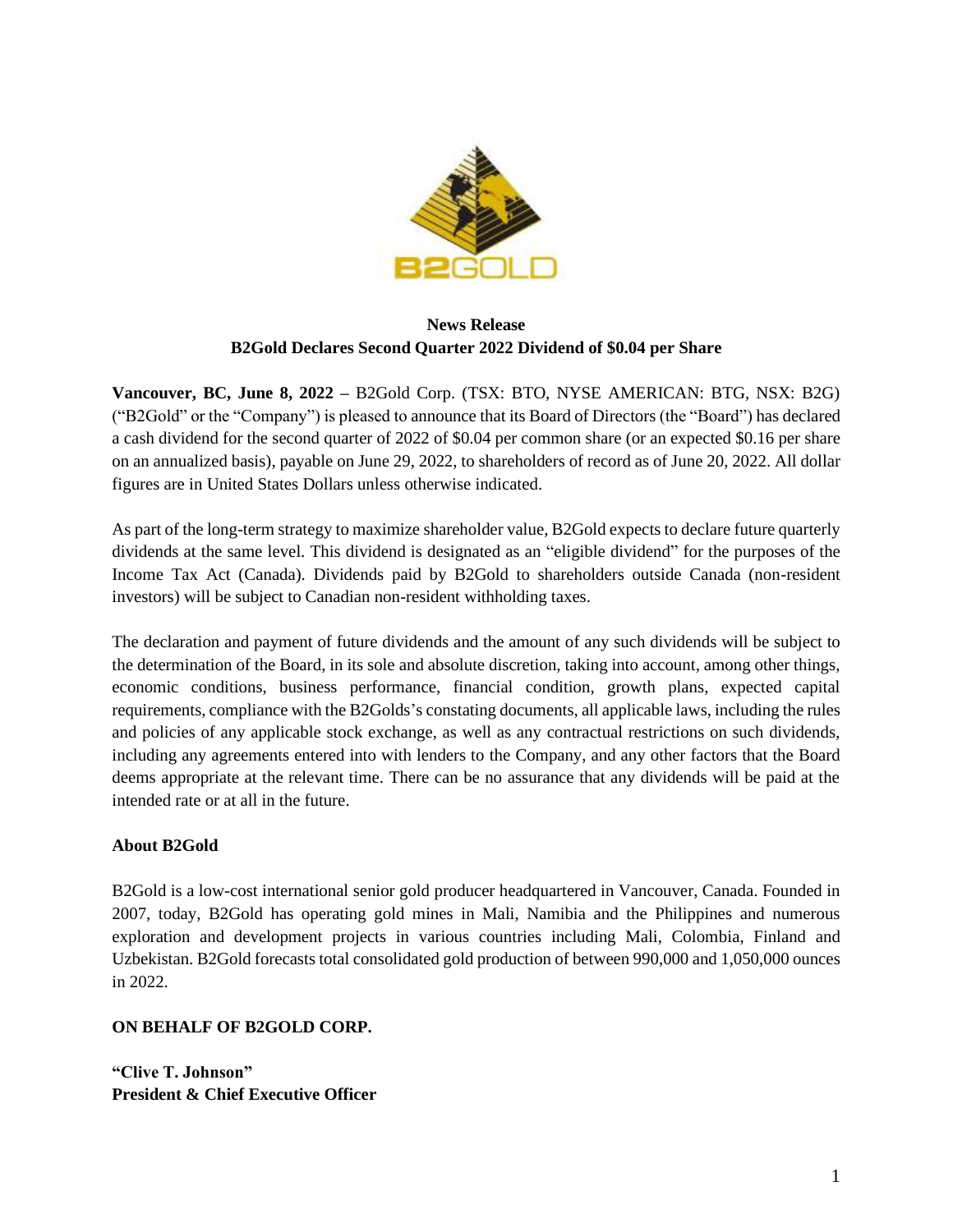For more information on B2Gold, please visit the Company website at [www.b2gold.com](http://www.b2gold.com/) or contact:

Randall Chatwin Cherry DeGeer SVP, Legal & Corporate Communications Director, Corporate Communications +1 604-681-8371 +1 604-681-8371 [rchatwin@b2gold.com](mailto:rchatwin@b2gold.com) [cdegeer@b2gold.com](mailto:cdegeer@b2gold.com)

*The Toronto Stock Exchange and NYSE American LLC neither approve nor disapprove the information contained in this news release.* 

*Production guidance presented in this news release reflect total production at the mines B2Gold operates on a 100% project basis. Please see our Annual Information Form dated March 30, 2022 for a discussion of our ownership interest in the mines B2Gold operates.*

*This news release includes certain "forward-looking information" and "forward-looking statements" (collectively forward-looking statements") within the meaning of applicable Canadian and United States securities legislation, including: projections; outlook; guidance; forecasts; estimates; statements regarding future or estimated financial and operational performance, gold production and sales, revenues and cash flows, and capital costs (sustaining and non-sustaining) and operating costs, and including, without limitation: total consolidated gold production of between 990,000 and 1,050,000 ounces in 2022. All statements in this news release that address events or developments that we expect to occur in the future are forward-looking statements. Forward-looking statements are statements that are not historical facts and are generally, although not always, identified by words such as "expect", "plan", "anticipate", "project", "target", "potential", "schedule", "forecast", "budget", "estimate", "intend" or "believe" and similar expressions or their negative connotations, or that events or conditions "will", "would", "may", "could", "should" or "might" occur. All such forward-looking statements are based on the opinions and estimates of management as of the date such statements are made.*

*Forward-looking statements necessarily involve assumptions, risks and uncertainties, certain of which are beyond B2Gold's control, including risks associated with or related to: the duration and extent of the COVID-19 pandemic, the effectiveness of preventative measures and contingency plans put in place by the Company to respond to the COVID-19 pandemic, including, but not limited to, social distancing, a non-essential travel ban, business continuity plans, and efforts to mitigate supply chain disruptions; escalation of travel restrictions on people or products and reductions in the ability of the Company to transport and refine doré; the volatility of metal prices and B2Gold's common shares; changes in tax laws; the dangers inherent in exploration, development and mining activities; the uncertainty of reserve and resource estimates; not achieving production, cost or other estimates; actual production, development plans and costs differing materially from the estimates in B2Gold's feasibility and other studies; the ability to obtain and maintain any necessary permits, consents or authorizations required for mining activities; environmental regulations or hazards and compliance with complex regulations associated with mining activities; climate change and climate change regulations; the ability to replace mineral reserves and identify acquisition opportunities; the unknown liabilities of companies acquired by B2Gold; the ability to successfully integrate new acquisitions; fluctuations in exchange rates; the availability of financing; financing and debt activities, including potential restrictions imposed on B2Gold's operations as a result thereof and the ability to generate sufficient cash flows; operations in foreign and developing countries and the compliance with foreign laws, including those associated with operations in Mali, Namibia, the Philippine and Colombia and including risks related to changes in foreign laws and changing policies related to mining and local ownership requirements or resource nationalization generally, including in response to the COVID-19 outbreak; remote operations and the availability of adequate infrastructure; fluctuations in price and availability of energy and other inputs necessary for mining operations;*